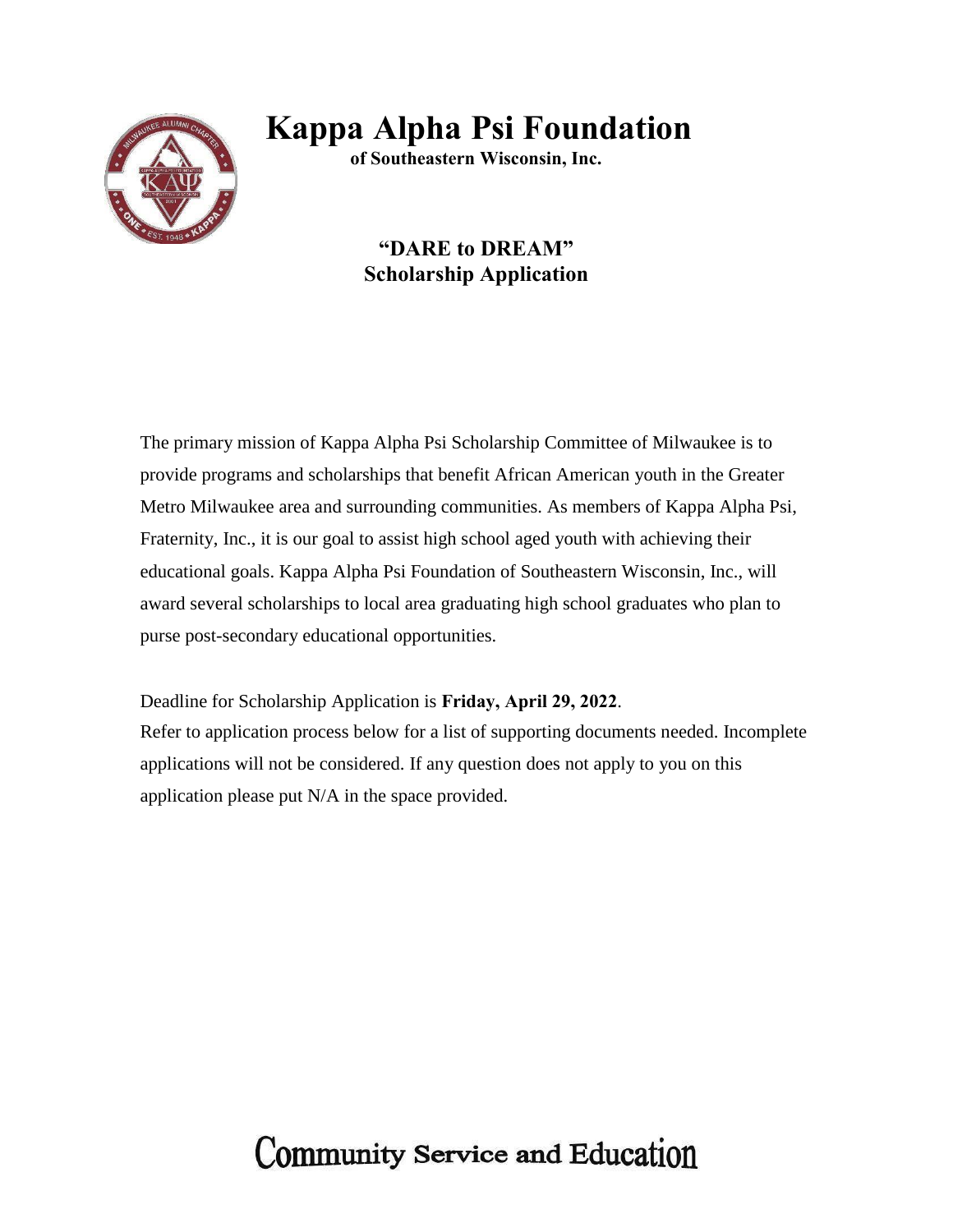

## **Kappa Alpha Psi Foundation**

**of Southeastern Wisconsin, Inc.** 

#### **"DARE to DREAM" Scholarship Application**

**Application Process:** Applicant must submit the following items:

- 1. **Scholarship Application/Resume** (Resume should be typed). The application/ resume should contain a brief explanation of: Career Goals, Awards & Honors, Leadership, Community Service and Activities/ Clubs. **The Scholarship Application MUST be completed and signed by the applicant and applicant's parent(s) or legal guardian(s).**
- 2. **Student Essay**: students must select **one** of three questions below to respond to (**no less than 200 words**):

A. What does community service mean to you?

B. What have you learned during your high school experience that can apply as you enter college?

C. What does leadership mean to you? Give an example of a time where you demonstrated leadership.

- 3. **An Official and Recent High School Transcript** listing cumulative grade point average and a class standing/rank.
- 4. **Brief Bio and Photo.:** Applicants should provide a brief bio highlighting aspects about you including school you currently attend, something interesting about you and school applicant plans to attend in the fall (if known). Photos should be attached in a jpeg format.

Save your application as a PDF file and electronically submit scholarship application and materials via email to the following email address:

Kappascholarship1911@yahoo.com

Kappa Alpha Psi Foundation of Southeastern Wisconsin, Inc.

Deadline for the application is **Friday, April 29, 2022**. Applications with a time stamp after 11:59pm on *Friday, April 29, 2022* will not be considered.

Scholarship Committee will contact applicants selected to take part in an interview process. All selected applicants will be notified of next steps.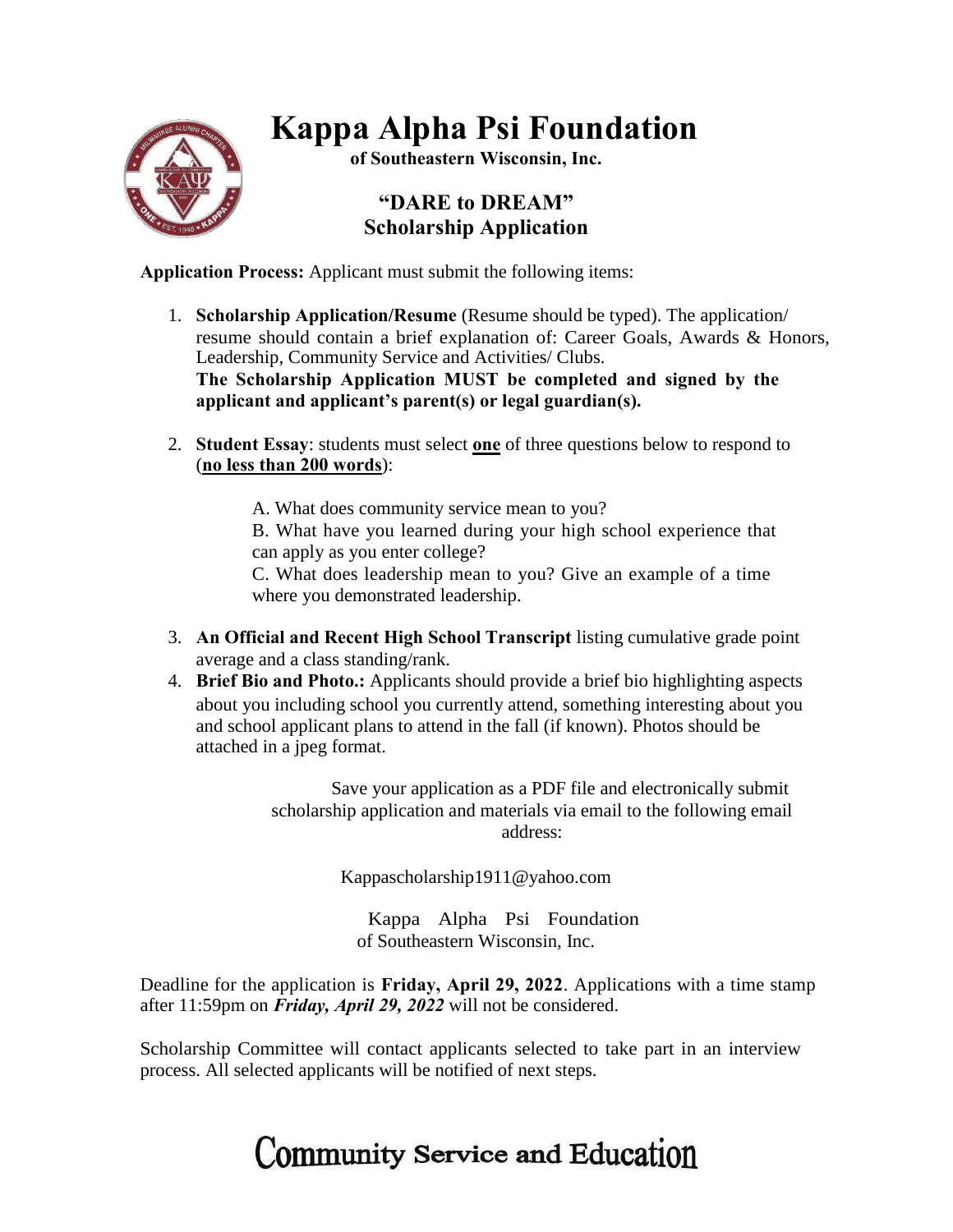**Note: Scholarship funds will be awarded to applicants upon evidence of registration in an accredited post-secondary institution**.

### **Kappa Alpha Psi Foundation**

**of Southeastern Wisconsin, Inc.** 

#### **"DARE to DREAM" Scholarship Application**

Address (include zip code): \_\_\_\_\_\_\_\_\_\_\_\_\_\_\_\_\_\_\_\_\_\_\_\_\_\_\_\_\_\_\_\_\_\_\_\_\_\_\_\_\_\_\_

Phone: \_\_\_\_\_\_\_\_\_\_\_\_\_\_\_\_\_\_\_\_\_\_\_\_\_\_\_\_\_\_\_\_\_\_\_\_

Please list all high school extracurricular activities in which you engaged in during your high school career.

\_\_\_\_\_\_\_\_\_\_\_\_\_\_\_\_\_\_\_\_\_\_\_\_\_\_\_\_\_\_\_\_\_\_\_\_\_\_\_\_\_\_\_\_\_\_\_\_\_\_\_\_\_\_\_\_\_\_\_\_\_\_\_\_\_\_\_\_\_\_\_\_

\_\_\_\_\_\_\_\_\_\_\_\_\_\_\_\_\_\_\_\_\_\_\_\_\_\_\_\_\_\_\_\_\_\_\_\_\_\_\_\_\_\_\_\_\_\_\_\_\_\_\_\_\_\_\_\_\_\_\_\_\_\_\_\_\_\_\_\_\_\_\_\_

\_\_\_\_\_\_\_\_\_\_\_\_\_\_\_\_\_\_\_\_\_\_\_\_\_\_\_\_\_\_\_\_\_\_\_\_\_\_\_\_\_\_\_\_\_\_\_\_\_\_\_\_\_\_\_\_\_\_\_\_\_\_\_\_\_\_\_\_\_\_\_\_

\_\_\_\_\_\_\_\_\_\_\_\_\_\_\_\_\_\_\_\_\_\_\_\_\_\_\_\_\_\_\_\_\_\_\_\_\_\_\_\_\_\_\_\_\_\_\_\_\_\_\_\_\_\_\_\_\_\_\_\_\_\_\_\_\_\_\_\_\_\_\_\_

\_\_\_\_\_\_\_\_\_\_\_\_\_\_\_\_\_\_\_\_\_\_\_\_\_\_\_\_\_\_\_\_\_\_\_\_\_\_\_\_\_\_\_\_\_\_\_\_\_\_\_\_\_\_\_\_\_\_\_\_\_\_\_\_\_\_\_\_\_\_\_\_

\_\_\_\_\_\_\_\_\_\_\_\_\_\_\_\_\_\_\_\_\_\_\_\_\_\_\_\_\_\_\_\_\_\_\_\_\_\_\_\_\_\_\_\_\_\_\_\_\_\_\_\_\_\_\_\_\_\_\_\_\_\_\_\_\_\_\_\_\_\_\_\_

Please list any awards or honors you have received during your high school career.

Please list the community service experience(s) you've been involved in.